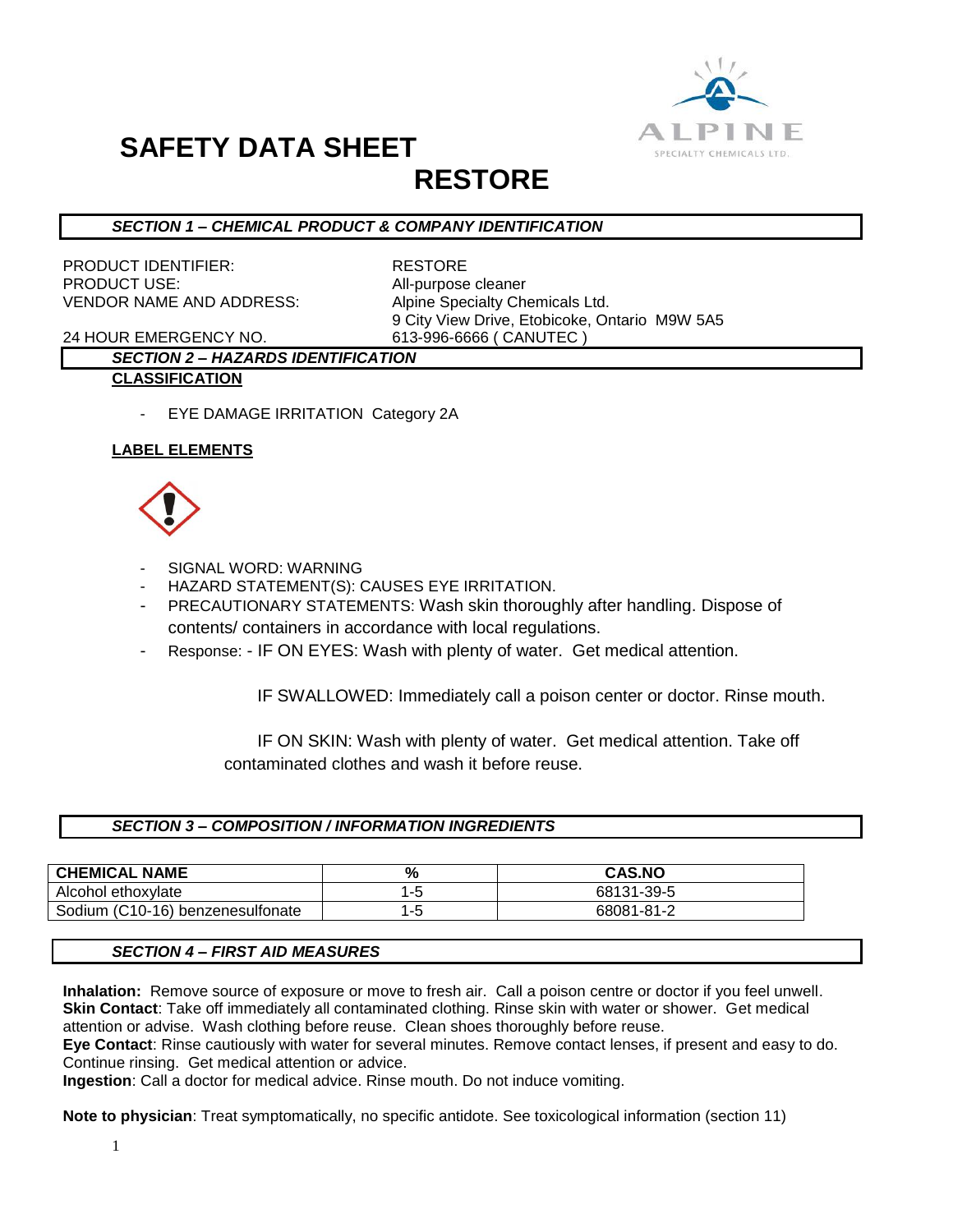## **SAFETY DATA SHEET RESTORE**

### *SECTION 5 – FIRE FIGHTING MEASURES*

#### **Extinguishing Media:**

**Suitable Extinguishing Media:** Use water spray, fog or foam.

**Unsuitable Extinguishing Media:** None known

 **Specific hazards arising from the product:** Keep away sources of ignition.

**Hazardous thermal decomposition products:** Decomposition products may include the following materials: carbon dioxide and carbon monoxide.

**Advice for fire-fighters:** Not available.

*SECTION 6 – ACCIDENTAL RELEASE MEASURES*

**Personal precautions, protective equipment and emergency procedures:**

Wear suitable protective clothing. Wear eye/face protection.

**Environmental precautions:** Avoid contact of large amounts of spilled material and runoff with soil and surface waterways.

**Methods and materials for containment and cleaning up**: Use a water rinse for final clean-up.

### *SECTION 7 – HANDLING AND STORAGE*

**Precautions for safe handling**: Ventilate adequately, otherwise wear an appropriate breathing apparatus. Avoid contact with eyes, skin or clothing. Wash thoroughly after handling.

**Storage Procedures**: Keep containers closed when not in use. Do not freze.Store between the following temperatures: 5 to 40°C.

#### *SECTION 8 – EXPOSURE CONTROLS/PERSONAL PROTECTION*

|                      | <b>ACGIH</b> |             | <b>OSHA PEL</b> |         | AIHA WEEL  |                     |
|----------------------|--------------|-------------|-----------------|---------|------------|---------------------|
| <b>CHEMICAL NAME</b> | TWA          | <b>STEL</b> | TWA             | Ceiling | 8 hour TWA | Short term TWA<br>© |
|                      |              |             |                 |         |            |                     |

ACGIH= American Conference of Governmental Industrial Hygienists. TLV = Threshold Limit Value. TWA = Timeweighted Average. STEL = Short-term Exposure Limit OSHA = US Occupational Safety and Health Administration. PEL = Permissible Exposure Limits. AIHA = AIHA Guideline Foundation. WEEL = Workplace Environmental Exposure Limit.

**Appropriate Engineering Control**: Good general ventilation should be sufficient to control worker exposure to airborne contaminants.

#### **Individual Protection Measure:**

**Eye/Face Protection:** Do not get into eyes. Wear chemical safety goggles.

**Skin Protection:** No known effect after skin contact. Rinse with water.

**Respiratory protection**: Not required

**Inhalation:** No special measures required. Treat symptomatically.

#### *SECTION 9 – PHYSICAL AND CHEMICAL PROPERTIES*

**Appearance:** Liquid, aquamarine colour.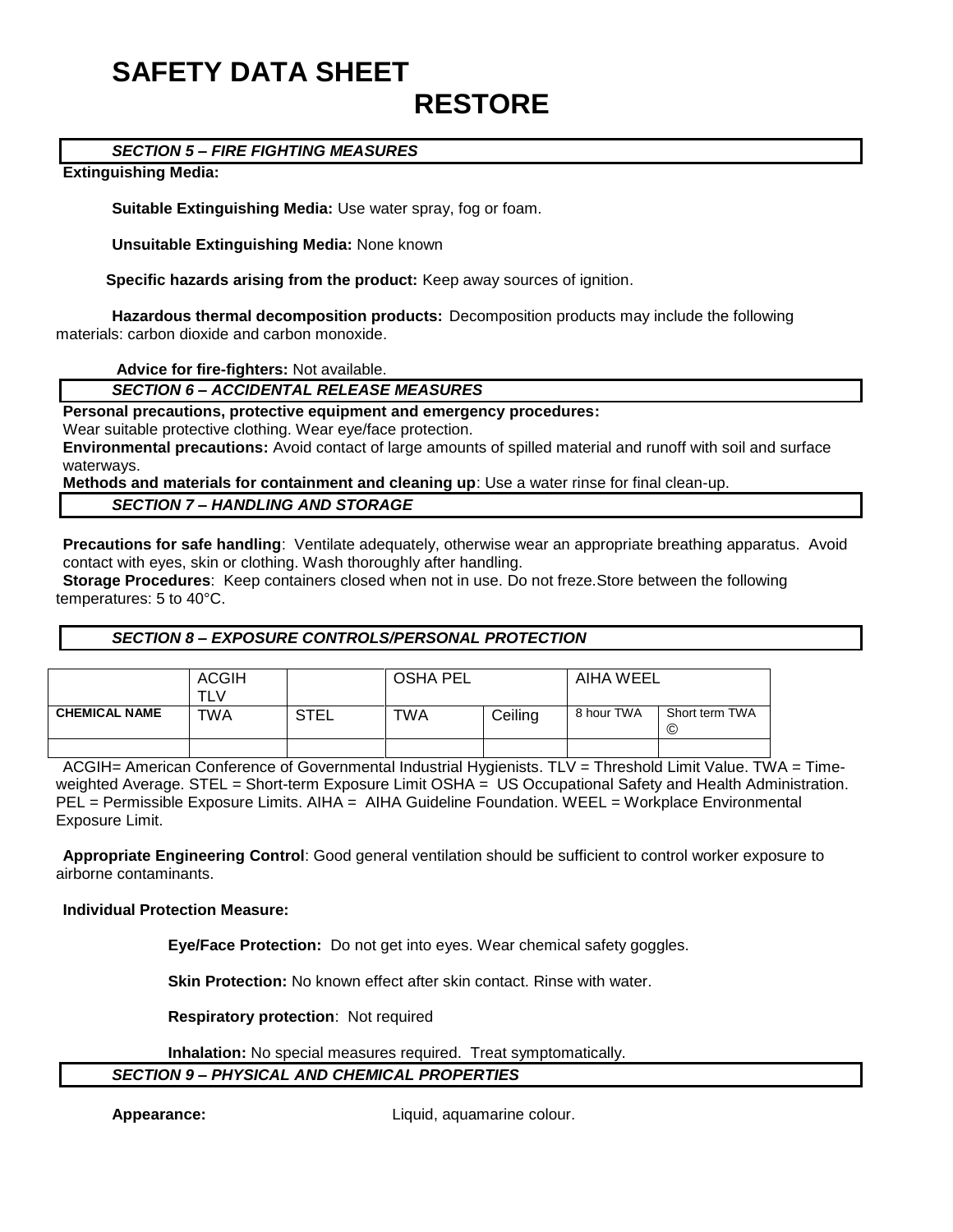## **SAFETY DATA SHEET**

|                                         | <b>RESTORE</b>               |
|-----------------------------------------|------------------------------|
| Odour:                                  | Mint.                        |
| pH :                                    | $7(100\%)$                   |
| <b>Melting Point:</b>                   | Not available                |
| <b>Boiling point:</b>                   | >100 °C                      |
| <b>Flash Point:</b>                     | Not available                |
| Vapour pressure:                        | Not available                |
| Vapour density:                         | Not available                |
| <b>Evaporation Rate:</b>                | Not available                |
| <b>Flammability:</b>                    | Not available                |
| <b>Explosive Limit:</b>                 | Not available                |
| Lower flammable/explosive limit:        | Not available                |
| <b>Upper flammable/explosive limit:</b> | Not available                |
| <b>Relative Density:</b>                | Approx. $= 1$ (Water $= 1$ ) |
| <b>Viscosity:</b>                       | Not available                |
| <b>Solubility in water:</b>             | Soluble                      |
| Auto ignition temperature               | Not available                |

**Partition coefficient - n-octanol/water:** Not available

## *SECTION 10 – STABILITY AND REACTIVITY*

STABILITY: STABILITY: INCOMPATIBILITY: None HAZARDOUS DECOMPOSITION PRODUCTS: None HAZARDOUS POLYMERIZATION: Will not occur. CONDITIONS TO AVOID: No specific data.

## *SECTION 11 – TOXICOLOGICAL INFORMATION*

| <b>Chemical</b><br><b>Name</b> | LC50              | <b>DEC</b><br>-∟∪            | ermal<br>аe<br>ж              |
|--------------------------------|-------------------|------------------------------|-------------------------------|
| Alcohol<br>ethoxvlate          | Available<br>Not. | $\cdots$<br>Not<br>Available | $\cdots$<br>Available<br>Not. |

**Routes of exposure:** Skin contact, Eye contact, Ingestion.

**Eye contact**: Material may cause irritation. **Skin contact**. No specific data. **Inhalation**: No specific data. **Acute toxicity**:

**Eye contact:** Causes eye irritation.

**Skin contact:** No specific data **. Inhalation:** Not known significant effects**. Germ cell mutagenicity:** Not available